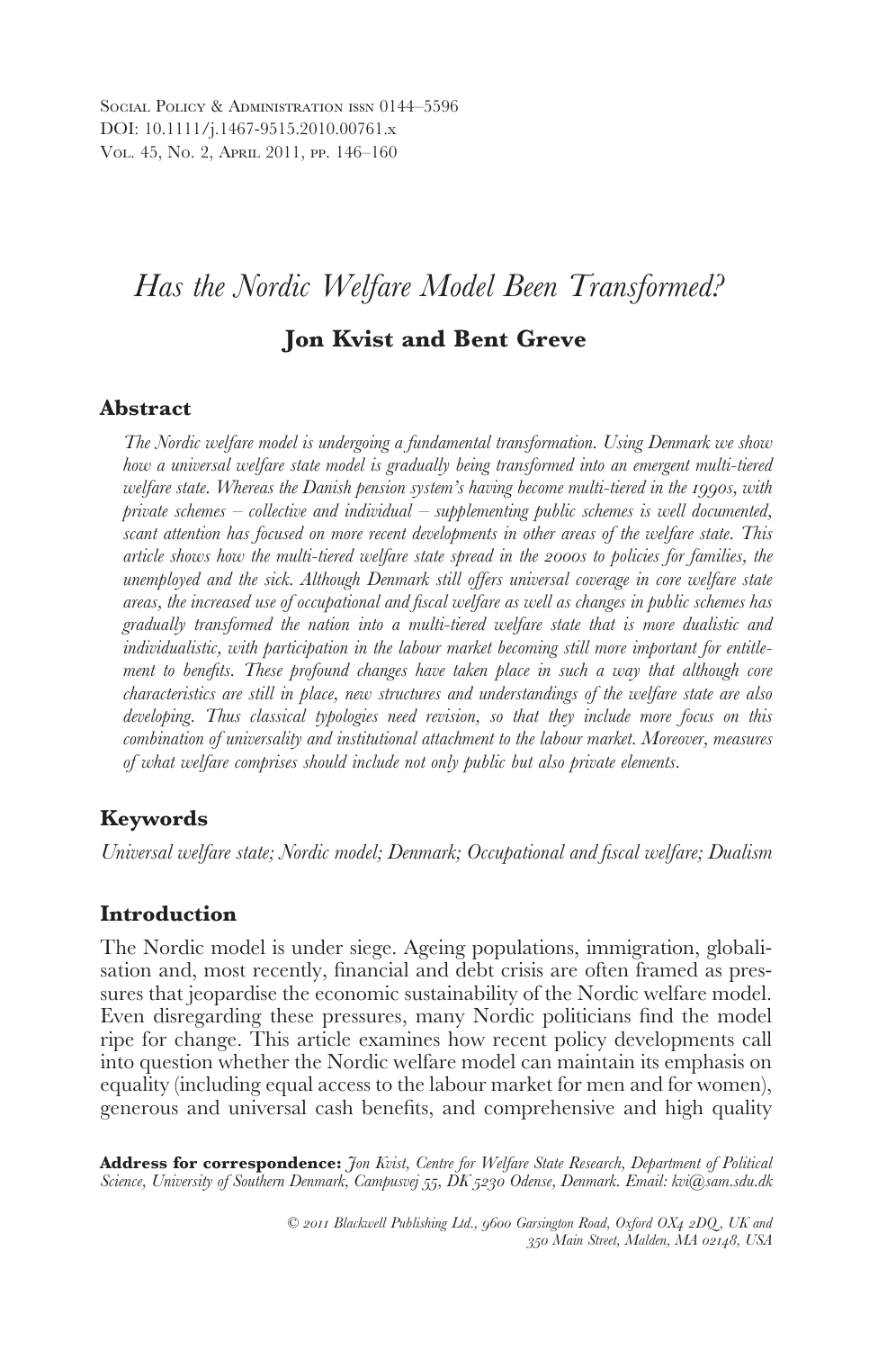services (Greve 2007a; Kvist 1999). Do the Nordic countries continue to qualify as having Social Democratic welfare models rather than Liberal or Conservative welfare models (Esping-Andersen 1999)?

Existing comparative and historical studies on the Nordic countries may underestimate the scope of recent change. Comparative studies typically use macro-indicators, finding that the Nordic countries continue to be relatively stable in spending on social policy and with a relatively high degree of equality vis-à-vis other countries (e.g. Castles 2004). Historical studies appreciate the complexity of change, but tend to overlook the profound changes in recent years (but see Christiansen *et al*. 2006). Comparative analysis also looks mainly at direct public intervention while overlooking fiscal and occupational welfare (but see, respectively, Kvist and Sinfield 1996; and Greve 2007b). Assessments within any one policy risk underestimating the scope of change if this also takes place in other policies. In short, what is missing for the Nordic countries are broad investigations of contemporary changes, especially including those incremental changes that may gradually diminish the core in the traditional understanding of the Nordic welfare model. As Mahoney and Thelen (2010) argue, institutional change is often brought about by incremental changes.

Fortunately, the value of such studies has been shown for the other two dominant welfare models. In a study of the USA as representing the Liberal welfare model, Hacker (2004) demonstrates how the US welfare system has become more privatised not so much through direct reforms such as eliminating public policies or replacing them with private ones, but rather by a gradual transformation of policy resulting from changing circumstances ('drift'), internal adaptation of existing policies ('conversion') and the creation of new policies without eliminating the old ones ('layering'). Most recently, Palier and his colleagues revealed how waves of reforms of the Bismarckian model (a nickname for the Conservative welfare model) led in the 1990s and 2000s to a shrinking of social insurance that, in turn, resulted in 'multiple dualisms'. The first dualisation is made by a private component added to the public system for insiders and the second dualisation is made within the public system with an even sharper distinction between insiders and outsiders (Palier 2010).

This article contributes to such investigations by focusing on the Nordic welfare model. We study one country, Denmark, in the 2000s. The 2000s witnessed a polarisation with more people getting rich, more people getting poor and fewer people getting middle incomes (Juul 2010). Whereas changes of inequality can be explained by both policy changes in tax and social policies as well as non-policy changes in the value of, especially, houses and stocks, this article looks only at the former. We investigate policy developments in four areas central to a Nordic welfare regime. Our analysis concludes that the multitude of small changes found across these areas over the ten-year period, when added up and seen together, challenge the notion of the Nordic welfare policies as characterised by equality as the main value inherent in outcomes and policies. What is more, as policy changes unfold they are likely to contribute to further inequality. Some changes – e.g. in the pension system – have a clear impact on future generations.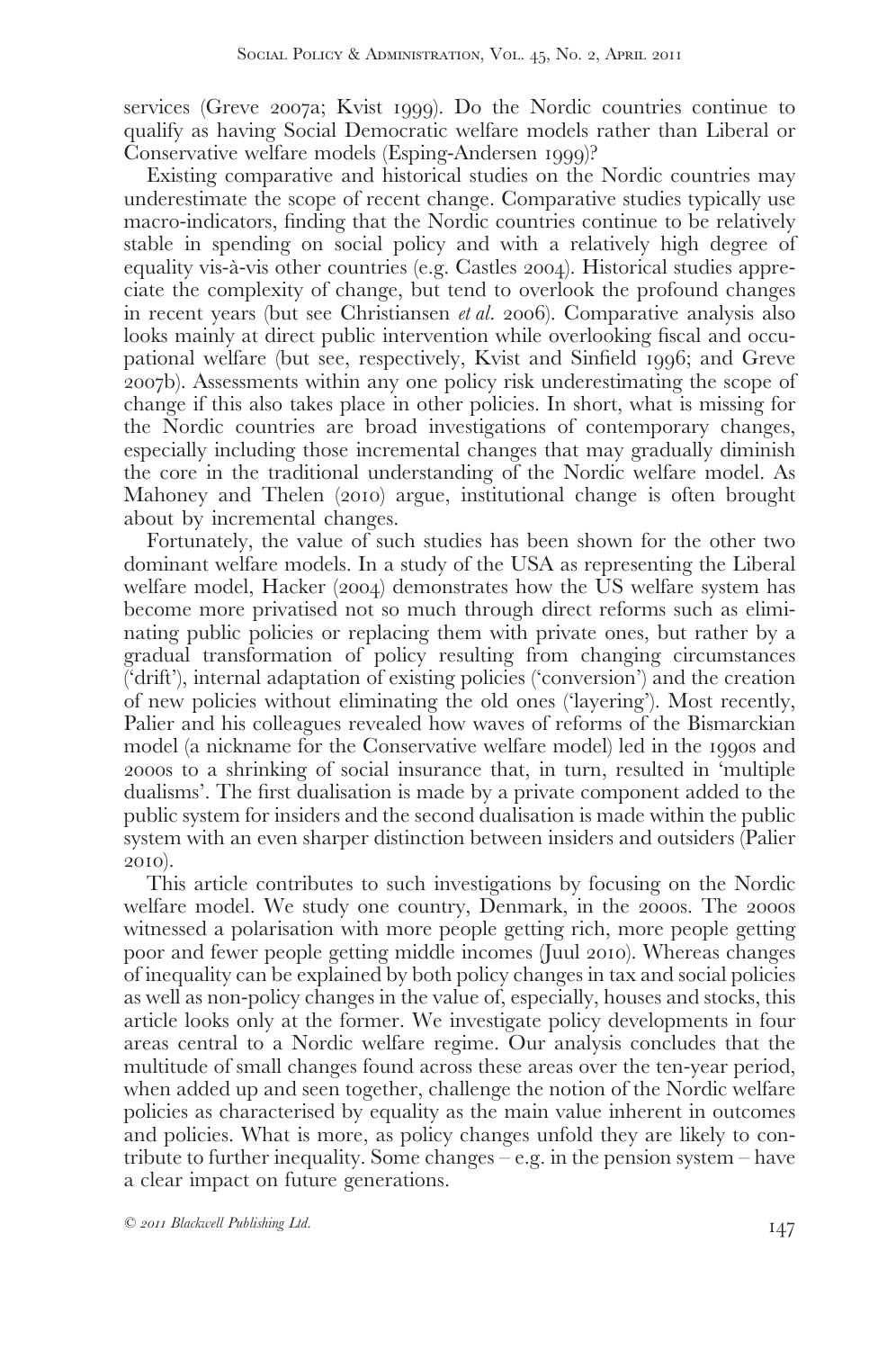The article proceeds as follows. In the next section, we describe the method and data of the study. Then follows the analytical section. The analysis of child and family policies finds gradual erosion of benefits and, most recently, cuts in the form of benefit ceilings and lower benefit levels that disproportionately affect families with many children. The analysis of policies for the unemployed indicates a movement towards a more narrow understanding of flexicurity towards emphasizing a 'work first' approach over the upgrading of skills, a gradual erosion of benefits and the emergence of a two-track minimum income system. The analysis of pension policies shows a clear movement towards a multi-tiered system in which, universality notwithstanding, occupational welfare combined with the use of fiscal welfare has become increasingly important, making participation in the labour market of outmost importance. The analysis of policies for the ill points out that the widespread existence of sickness benefits through collective agreements has recently been paralleled by a massive growth in private health care insurance schemes stimulated by favourable taxation. The subsequent discussion compares patterns of development across the policy areas. The concluding section assesses the importance of findings on our understanding of the ongoing transformation of the Nordic welfare model.

#### **Theory, Data and Method**

The literature on the Nordic welfare model identifies a number of constitutive elements. These include comprehensive state responsibility, universal coverage, individualism, high employment, equality of opportunities and results, high quality (public) services, high generosity, a decentralised organisation, strong social partners, a tradition of social dialogue, and some corporatism (Kvist 1999; Greve 2007a). Theoretically, we use this understanding of the Nordic welfare state as a reference point for the analysis. By looking at policy changes and their impact on the welfare state, we use the model as a proxy for the direction of change. The article is thus in line with the social policy tradition of combining institutional changes with how they influence the existing understanding of the model.

Our framework is also inspired by Richard M. Titmuss' social divisions of welfare. In short, public welfare, fiscal welfare and occupational welfare are three distinct routes that provide welfare that are more often than not associated with different equality outcomes (Titmuss 1958; Sinfield 1978). Often, the routes work in tandem, for example when taxes privilege occupational schemes. Normally, we label state welfare and fiscal welfare as public schemes and occupational welfare as private schemes. In the category of private schemes we also find individual schemes. In reality, however, the distinction between the public and private schemes is blurred. Private schemes are regulated and often enjoy favourable (public) tax treatment, for example, most occupational schemes, as compared to other income. The interaction effects between fiscal and occupational welfare have distributional consequences, what Titmuss (1958) aptly named 'the concealed multipliers of occupational success'. Our contention is that shifts in the particular mix of public and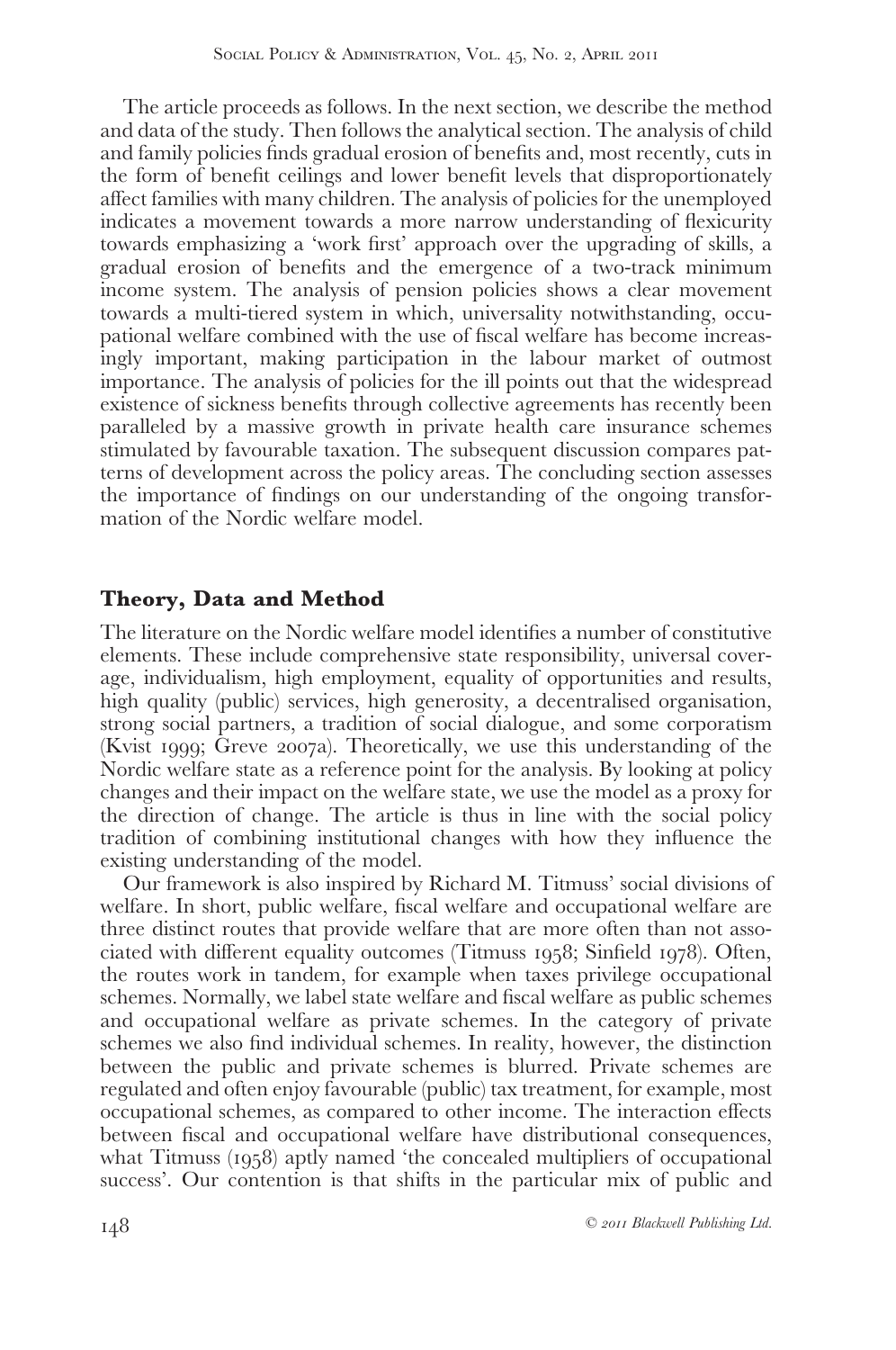private schemes have distributional consequences that may be more or less in accordance with the characteristics of the Nordic welfare model as just described.

Because most studies specifically examine one feature or policy area, they give only a partial picture of the transformation across these many distinct elements that together form the Nordic welfare model. In part, an inherent trade-off exists between the number of aspects and the number of cases that a study can cover. To get a fuller picture, we analyse policy change in four areas central to the Nordic welfare model: policies for families, the unemployed, the elderly, and the sick.

We examine Denmark, which in the 1990s was seen as the pioneer of the Nordic model, especially given its successful and internationally recognised kick-start of the economy and labour market reforms. Denmark thus gradually took over from Sweden (which suffered a severe economic crisis in the early 1990s) the role of being *the* representative of the Nordic welfare model.

Danish policy developments in the 2000s are also important for comparative research for political reasons. In 2001, the Social Democratic-led coalition government that had ruled since 1993 gave way to a right-wing coalition government of Liberals and Conservatives. They have ruled with the loyal support of the Danish People's Party, and their policies shed light on how the Nordic welfare model may develop in the other Nordic countries as parties with more focus on migration and nationalistic policies become more powerful. Whilst the Danish People's Party is an antiimmigration party, it also has a social profile that is reminiscent of old style Social Democratic thinking. Throughout the 2000s the party pressed for social policy reforms disfavouring immigrants, while at the same time trying to preserve or improve the social rights of other groups, especially elderly and vulnerable groups.

One of the advantages of a single case study is that data is not constrained to the available comparative data, which can be partial or even misleading. The study uses national institutional data and statistics on public and private schemes that is not yet available in comparative data sets. Furthermore, using the time since 2000 enables both in-depth investigations and an understanding of how many small changes might suggest larger, more fundamental changes in the model.

The value of the method used here depends not only on the availability of data but also on the understanding of institutional change. The focus is on whether mainly institutional changes have had an impact on universalism and on equality. In particular, we are interested in change that through the establishment of more tiers in the welfare system leads to a more differential treatment of groups. Are public schemes divided into two or more tiers by introducing new schemes or introducing elements in the existing schemes that leads to a de facto differential treatment of groups who are otherwise in the same category of families, unemployed, elderly or sick? Are new or old private schemes promoted through the tax system, more choice between providers or a hollowing out of the quality or scope of public schemes?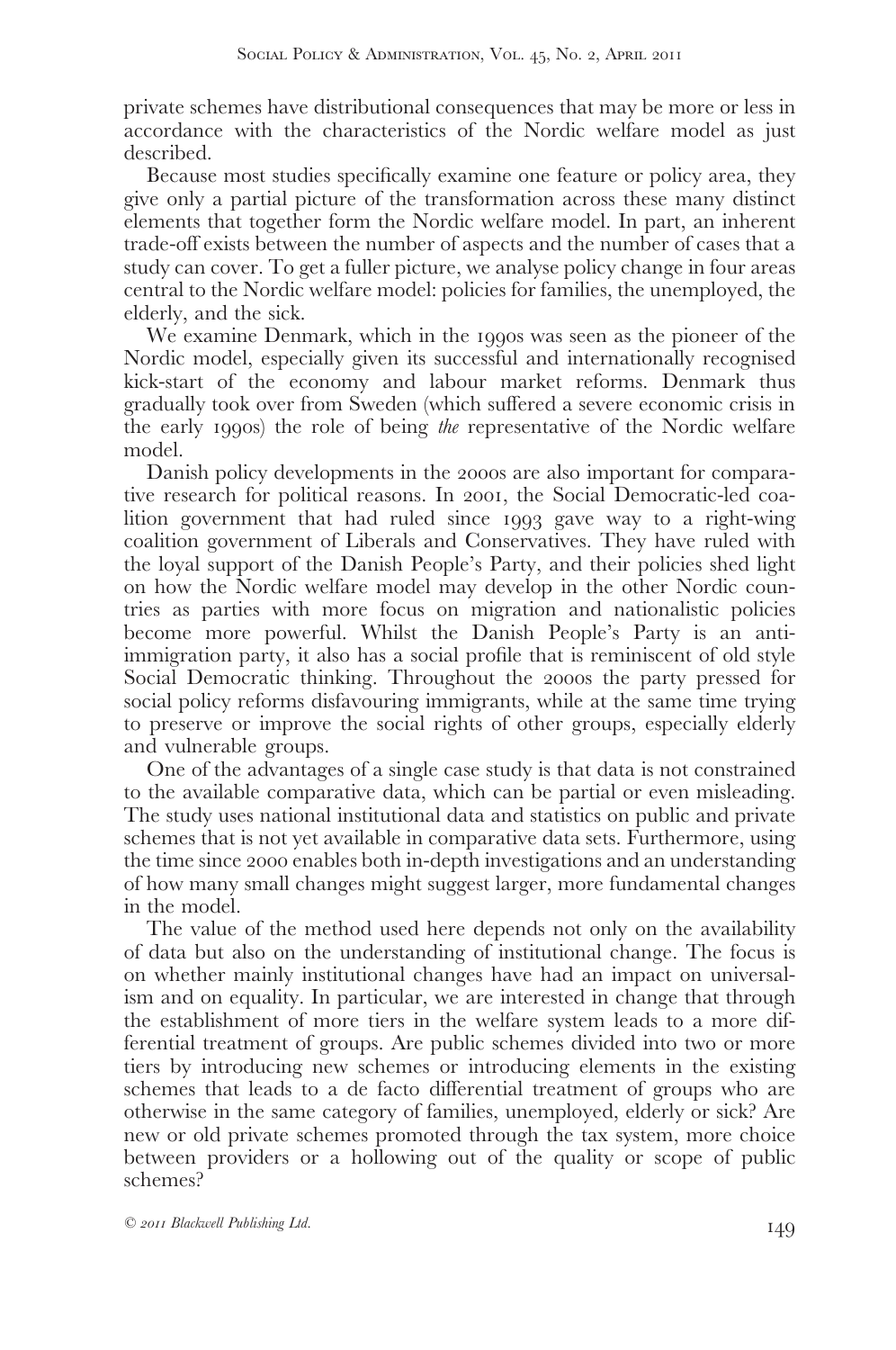### **Developments in the Danish Welfare Model**

This section examines core areas of the Danish model to depict deviation from the Nordic welfare model. We pay attention to changes in both public and private schemes that contribute to a differential treatment of people. In each subsection we, first, describe the conventional understanding of the Nordic welfare model in the given policy area, second, analyse developments of public services and social security schemes, and, third, perform a similar analysis for the private schemes.

#### *Policies for families with children*

The Nordic welfare model combines universal child care with generous leave schemes and family allowances that enable parents to reconcile work and family life thus boosting female labour supply and, arguably, investing in the social and cognitive skills of children (Esping-Andersen 2009). Compared to other countries the Nordic welfare states early developed family policies with an emphasis on high quality day care at an affordable price and relatively high benefit levels (Abrahamson *et al*. 2005).

In the 2000s, Denmark maintained a high coverage rate around 90 per cent for children aged one to six years in day care. User fees have been set at maximum 25 per cent of costs with even smaller fees for low income families. However, user fees have increased in recent years, mostly in line with cost developments, and in 2010 municipalities could charge 30 per cent of costs, if the child care institution served lunch meals. Hence, the costs of having children in day care have risen in recent years.

Private and public child care institutions do not differ significantly. They are regulated by the same laws and receive the same subsidies. Free choice between public and private providers and between institutions in and between municipalities has been expanded. Perhaps because there is maximum on user fees that is set by municipalities and not by institutions, Denmark has yet to experience the emergence of large numbers of private day care. That being said, this may change, as the possibility of charging a supplementary payment for specific activities now is possible.

Family benefits have, in general, been generous and until recently not subject to any direct cuts. However, the value of benefits has gradually been reduced due to the way indexation takes place, which implies a slight reduction compared to consumer prices of approximately 0.3 per cent per year. The lack of full indexation also goes for social assistance, unemployment and sickness benefits and pension. Not fully indexing benefits is the text book example of drift, i.e. erosion of benefit with no active decisions being made.

For the first time since the 1970s benefits were cut in 2010. The government and the Danish People's Party decided in June 2010 on an austerity package that cut benefits for families. Family benefits are reduced with 5 per cent phased in from 2010 to 2013. A new benefit ceiling of DKK 35,000 annually has also been put in place. The combined loss of income caused by the benefit ceiling and benefit cuts cannot exceed DKK 12,000 per year until 2013, after which the permissible amount of loss increases by DKK 3,000 each year to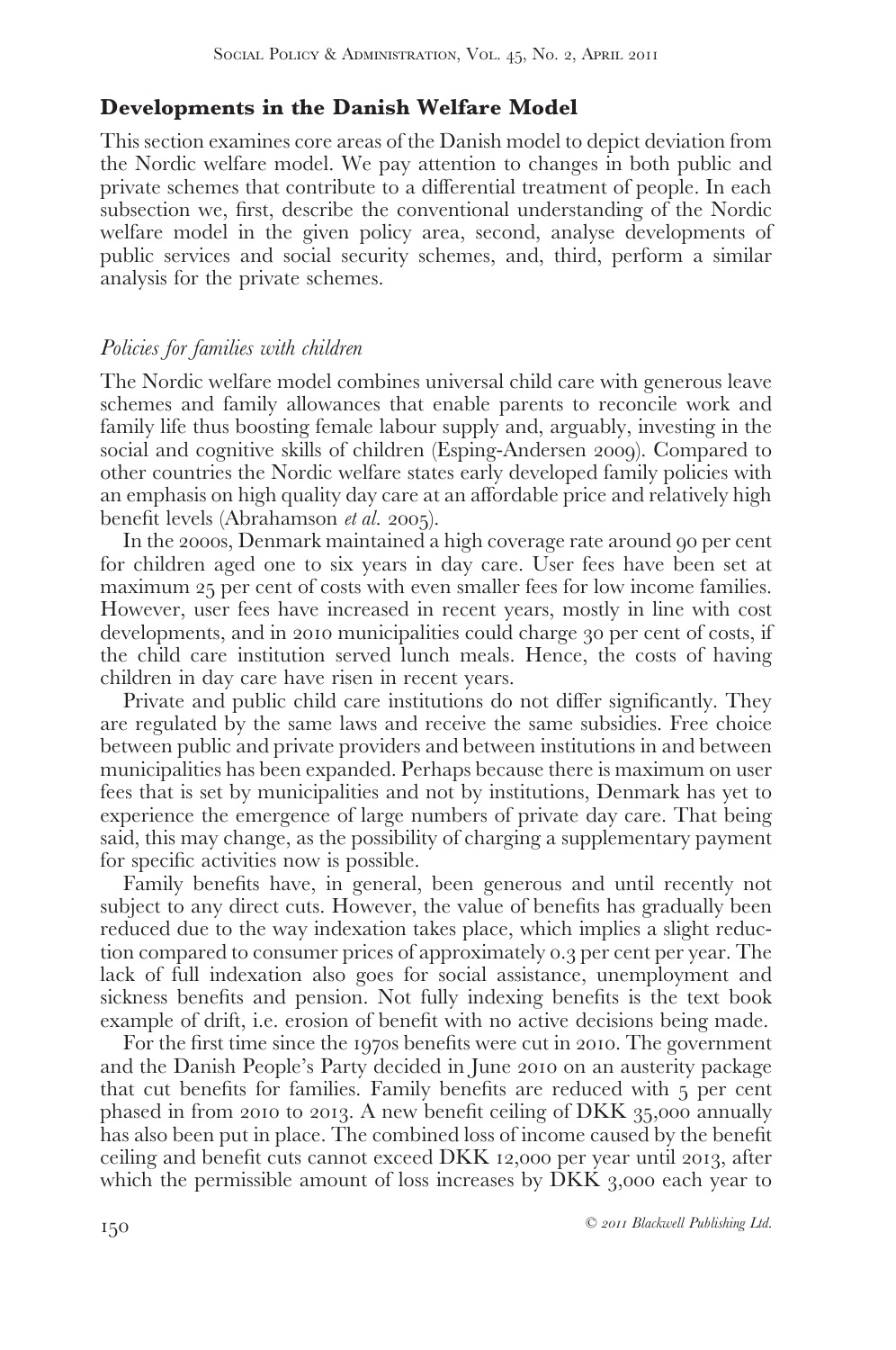expire completely in 2020. In short, families with many children will receive less and less child family benefits in the coming years.

As a result of these cuts, there will be 6,000 more people living in risk of poverty, as defined by having under 50 per cent of the median income (AE 2010). Most of these people live in areas with high concentrations of ethnic minorities (AE 2010).

There are few signs of a dualisation at the other end of the income scale through new or expanded private schemes. Collective agreement has for many years given most employees the right to take a day off in connection with the illness of a child. Collective agreements during the 2000s doubled this period to paid leave for the first two days of the child's sickness. Also, collective agreements for the majority of the labour force introduced care days where employees can take up to four days off for caring for children, the elderly or for other such activities. Because employment–population rates are relatively high, the expanded social rights in collective agreements may not constitute an elitist dualisation trend but rather a broad one between people in and out of work.

#### *Policies for the unemployed*

Active labour market policies were historically aimed at ensuring full employment and equal access to the labour market for both men and women. The unemployed had relative easy access to generous benefits, either unemployment insurance or social assistance. Private individual unemployment insurance virtually did not exist. In the 1990s the two systems of, respectively, benefits for unemployed and active labour market programmes got linked under the label 'activation' and, since then, benefits have become conditional on taking part in activation programmes. Together with a kick-start of the economy in 1993, activation is often said to account for the reduction of unemployment in the 1990s.

Emphasis on activation continued in the 2000s with a shift from 'empowering' and 'human capital investment' to 'make work pay' and a 'work first' approach. The government wanted to evade the possible lock-in effects that, according to some effect evaluations, were associated with educational programmes, especially in the short-term. The 2003 labour market reform 'More in work' distinguished three programmes: guidance and qualification, internships in private or public companies and employment with a wage subsidy to the employer. Making work pay was further sought by lower benefit levels for young people on social assistance and by introducing a new less generous benefit for people coming to the country who would previously have been entitled to social assistance.

Another significant change is the establishment of a two-track system for claimants on minimum income schemes, one track for 'natives' and one for de facto 'non-natives'. This has been made possible by changes to the general social assistance scheme and by the introduction of a new benefit. Social assistance now includes the criterion that each partner in a couple must work at least 450 hours over a two-year period to remain entitled to benefits. If both or one partner cannot satisfy this work demand, then the couple will only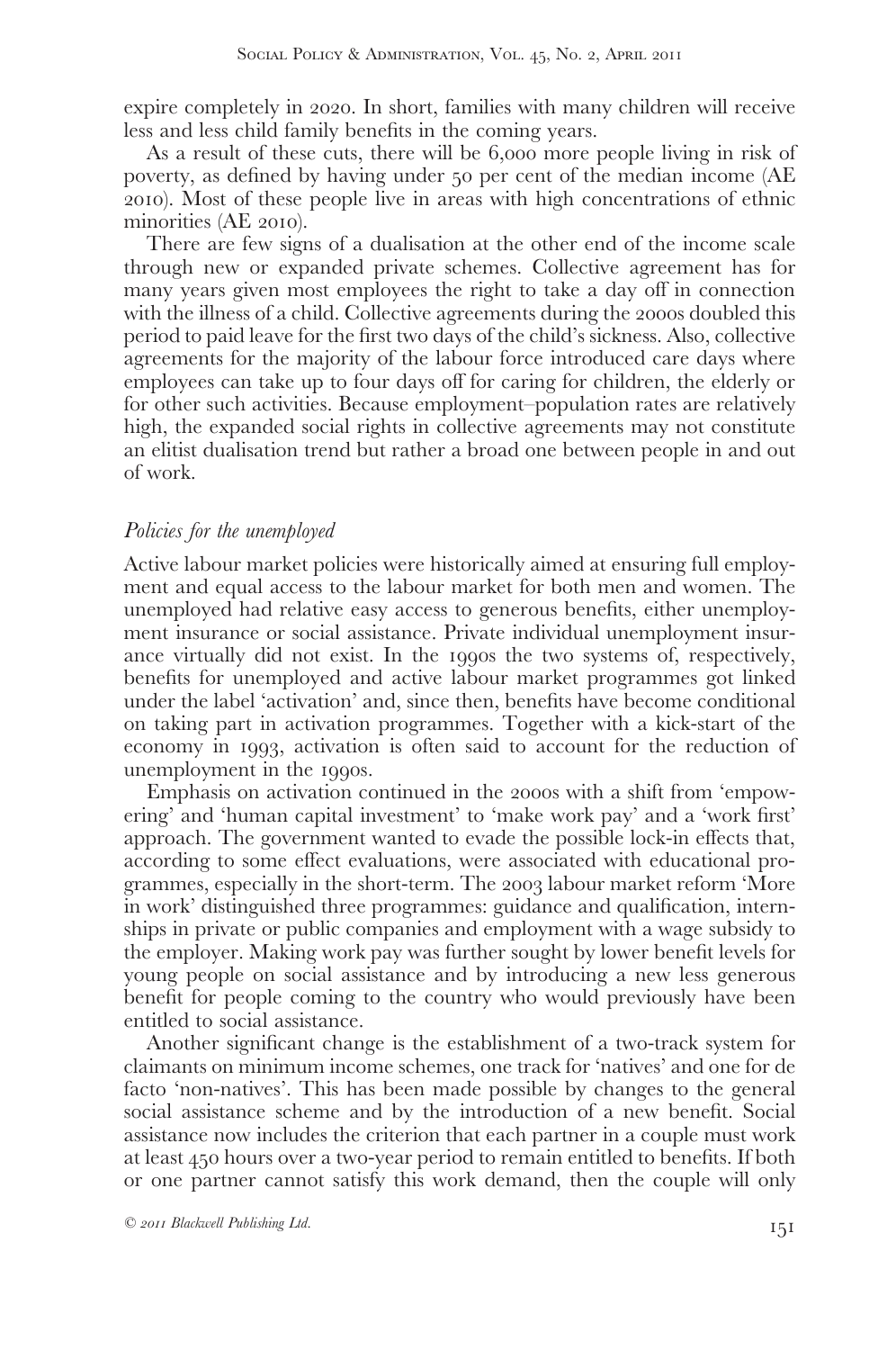receive one social assistance benefit. The work demand obviously affects households where housewifery is more prevalent. Social assistance also got a benefit ceiling, which tends to reduce the level of benefits for families with many children. The new benefit, Start help, pays considerably lower benefits than the ordinary social assistance scheme to people coming to Denmark for the first seven years of their stay. All these changes were said to increase work incentives and do not discriminate on the basis of nationality, but they all disproportionally affect certain groups of ethnic minorities.

The size of unemployment insurance benefits has not been cut since the early eighties. Over the last two decades, however, their value eroded. The indexation mechanism described earlier led to smaller increases than a full wage indexation. The unemployed also lost out to those in work when a specific tax-allowance for working people was introduced in 2004. The most important change was a halving of the benefit period. The maximum benefit period was shortened from four to two years as part of the austerity package of June 2010 between the government and the Danish People's Party.

Private unemployment insurance was almost non-existent in the 1990s. Generosity of social assistance and unemployment insurance was high mainly for low income groups, as replacement rates for middle and high income groups were markedly lower than the formula of 90 per cent of previous earnings indicates due to a low benefit ceiling. However, because unemployment was concentrated among low income groups, the low replacement rates for middle and high income groups did not result in pressure for higher benefits or alternative private schemes in the 1990s.

Individual private unemployment insurance is now increasing. Following its introduction in 2002 there was a steep increase of insured, peaking at 82,218 people in 2006 (Forsikring & Pension 2010). This was followed by a drop to 70,175 people in 2008 and a boost to 94,504 people being insured in December 2009, due to the financial crisis. Coverage rates varied from around four per cent of the total labour force to five per cent to date. In other words, the share of privately insured individuals is still small, but may grow as other public benefits are eroded due to the lack of full indexation or if adverse economy developments lead to more middle and high income group people becoming unemployed.

#### *Policies for the ill*

Albeit organised differently, sick employees in all the Nordic countries receive sickness benefits that replace a proportion of their wages, with many receiving full wage replacement. When in need of treatment, people have access to a public health system where the extent and amount of user fees vary across countries and areas within health. Whereas differences may prevail when comparing Nordic countries, their similarities become apparent when comparing them with other countries' health care systems: their mainly taxfinanced health care policies provide universal and egalitarian health services.

The Danish Health Act stipulates that the health care system is based on the principle of easy and equal access for all citizens. Recent years have seen a change in the wording from free and equal to easy and equal access. This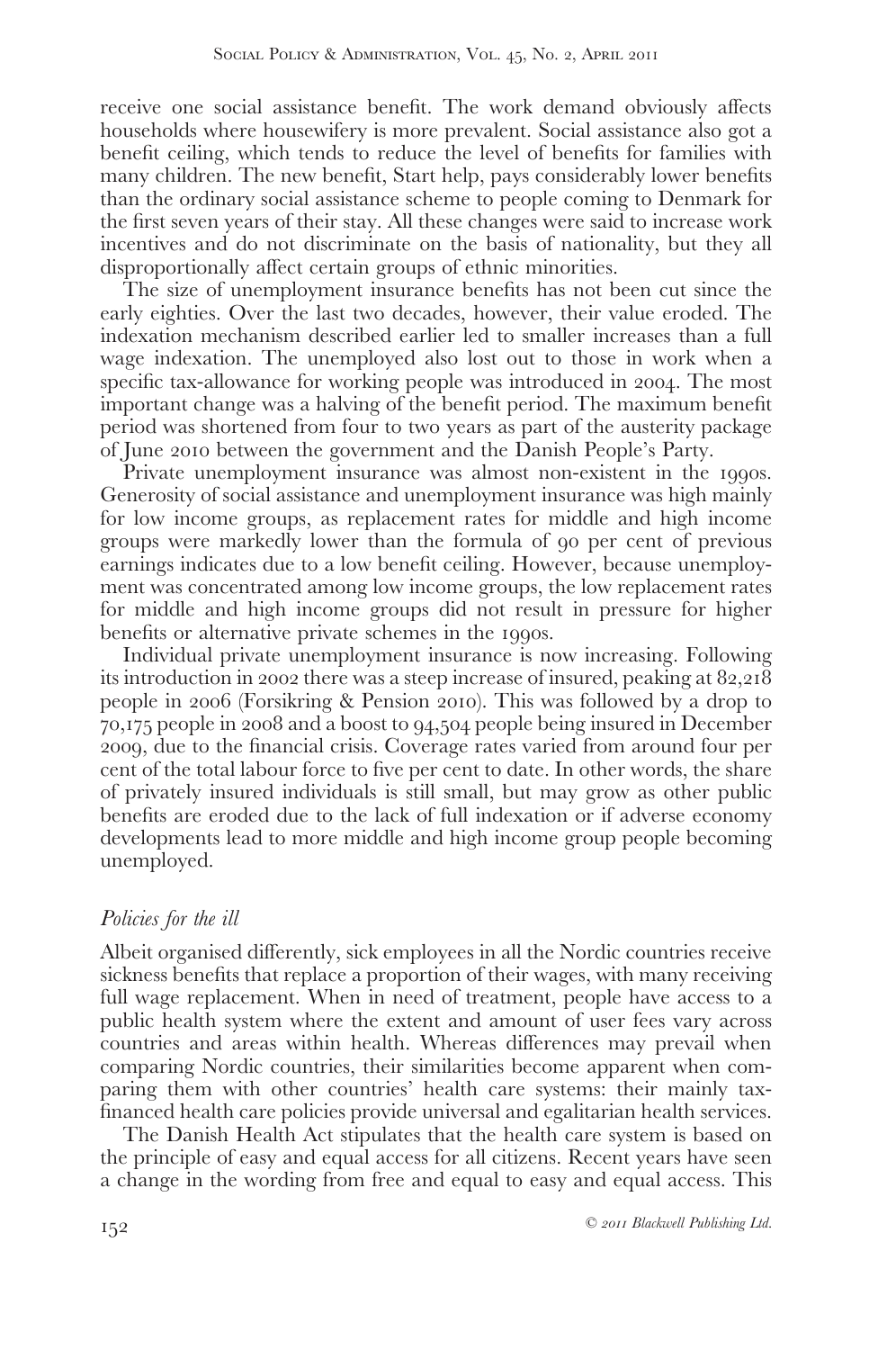core principle in the Health Act is further challenged by policy reforms over the last decade, in particular by the shift in governance focusing on guaranteed access within a short time-span and also for planned types of operations, increased free choice among providers stimulated through the tax system, and generous subsidy schemes for private providers. As a consequence, expenditure has risen over the last few years, and an increasing share of patients has been provided for by private hospitals, mainly paid by public means, i.e. regional authorities. An investigation by the Audit of the State Accounts found that private providers were paid too much (Audit of the State Accounts 2009). They do not specify how changes may be made, but indicate that the price regional authorities pay for treatment in private hsopitals should be reduced.

Private health insurance has increased dramatically. Actually, there are various types of private health insurance, the most general one is 'Danmark' which is a non-profit firm owned by its members that pays out subsidies for medicines and specialist treatment. Today there are about 2 million members of 'Danmark' amounting to nearly 40 per cent of the Danish population of 5.5 million people. However, the most notable development has been in private health insurance run by private for-profit companies. In 2002, private health insurance became a non-taxed fringe benefit. As a result more than 1 million people were covered in 2008 compared to 50,000 in 2002 (Ministry of Health and Prevention 2010). Companies finance 90 per cent of the policies, with the insured having privileged access to physiotherapy and psychotherapy as well as to operations linked to physical movement. Policyholders can skip the waiting list for public treatment and go directly to a private specialist for treatment.

The rise in private health insurance questions the main principle of health care of easy and equal access to health services. Those covered by these private health insurances are, broadly speaking, mainly working in the private sector and, due to the segregated labour market, this implies that men to a higher degree than women are covered, and that high income earners have better options than low income earners (Kjellberg *et al*. 2010). Fiscal and occupational welfare have thus been used as instruments to depart from the Nordic welfare model. How important this break is can be questioned, given that in most areas private production of health care is still only of limited importance (Audit of the State Accounts 2009; Economic Council 2009).

Inequalities in health policies can be found in the use of both public and private delivery of health services. For example, the Economic Council has studied how the probability of using the extended free choice depends on personal and other characteristics. Most generally, the probability decreases with age, especially with people over the age of 75, who do not make use of the extended choice probably because they feel more secure in a public hospital and because they have more complex diagnoses that can only be treated in public hospitals (Economic Council 2009).

Also the Economic Council found that the probability of making use of the extended free choice between hospitals increases for people in employment, of Danish origins, with an education, and a high income (Economic Council 2009). This may, in part, be explained by the fact that these groups face higher costs in terms of lost income caused by waiting times for treatment in public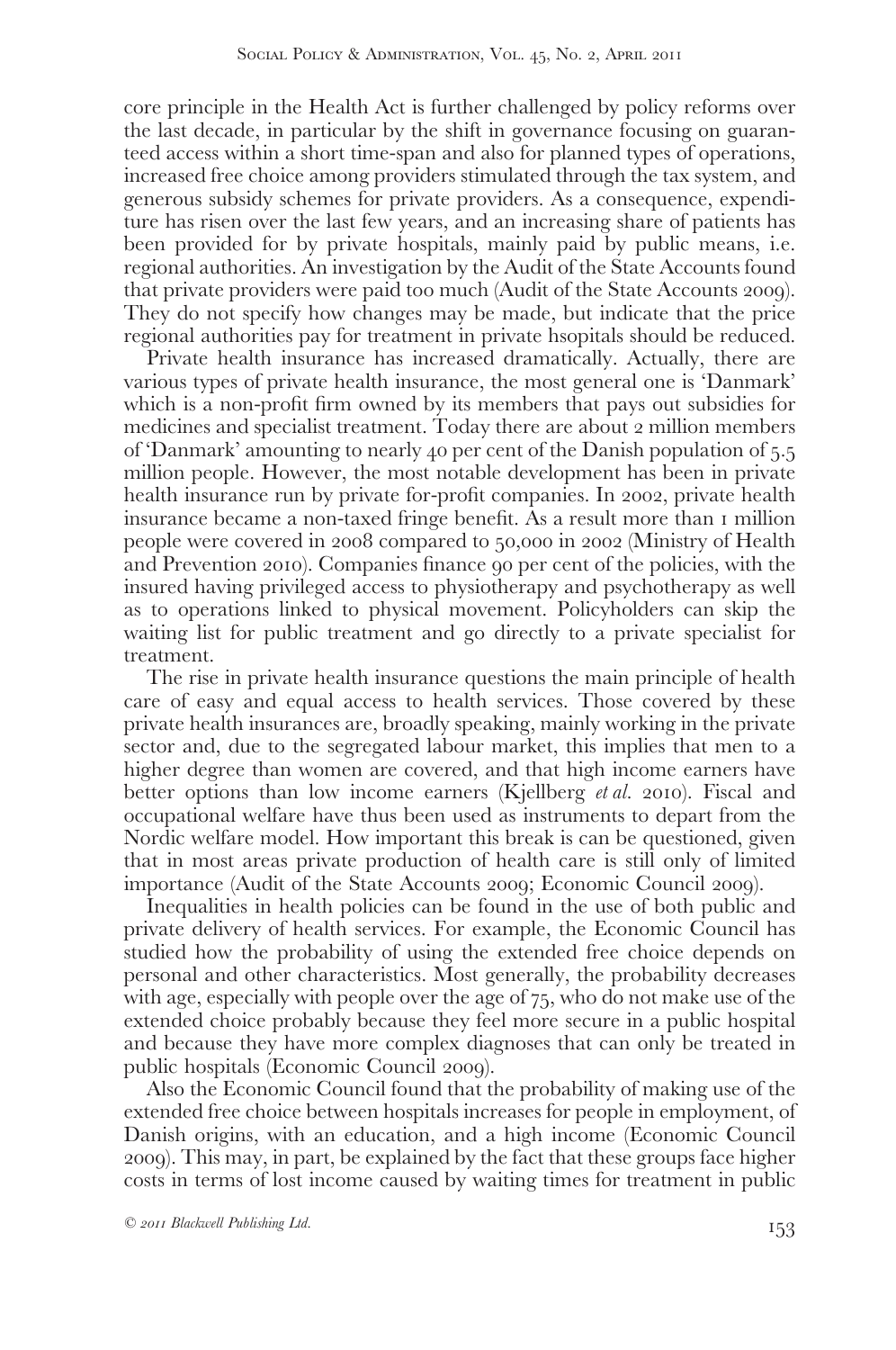hospitals. Single people and those without children are also less likely to choose treatment in a private hospital, perhaps because people making use of the extended choice are more dependent on relatives helping them out in various ways than in the public sector where follow up is more institutionalized. More generally, lack of information and inability to process complex information may help explain inequalities in the take up of health policies. Increased choice thus risks increasing inequality (Greve 2009).

#### *Policies for the old*

The Nordic welfare model for the elderly is characterised by accessible, good quality social services and universal, generous pensions. However, both services and cash benefits are organised differently in the Nordic countries. The pension systems have two goals: the first is to provide a minimum income to raise elderly people out of poverty in old age and to live a life that is normally accepted, especially for those on basic pensions. The second goal is that pensions must ensure a certain degree of income compensation.

In Denmark, these goals are met by what can now be seen as a clear and distinct three-pillar pension system (Petersen 1995; Kvist 1997; Green-Pedersen 2007). The national old age pension is thus no longer the sole provision of economic security for the elderly. Occupational-based labour market pensions (enacted on a large scale by the labour market partners in the late eighties and early nineties) are important to achieve a decent standard of living. The increase of occupational pensions implies that the pressure on the public purse due to the demographic change is reduced. Occupational pensions will, in most cases, reduce how much retired people receive in national old age pension, although all will get the basic amount. In this sense, the universal allencompassing pension system remains universal for those without any further means, but at the same time the real value of the pension has been slightly eroded in the last few years as it is not linked to consumer price. However, at the same time a special income allowance to the elderly has almost implied that pensioners have not been those hardest hit by the economic crisis.

The value of the national old age pension has been gradually eroded by the lack of full indexation described earlier. At the same time, the Labour Market Supplementary pension (ATP) has expanded in scope to cover people on early retirement pension and social assistance, i.e. coverage for those at the margins of the labour market. For the insiders on the labour market, collective agreements kept their relative high contribution rates to funded schemes, and in some sectors even increased implying an even stronger role for occupational welfare. Individual private saving for old age became less tax privileged when a ceiling on tax-deductible contributions of DKK 100,000 annually was introduced as part of the austerity package in June 2009.

The age of retirement will increase in the future. As part of the Welfare Agreement in 2006, the retirement age for the national old age pension will gradually be raised by two years, i.e. half a year in 2019, 2020, 2021 and 2022, making it 67 years of age in 2022. Also, as part of the Welfare Agreement, a demographic adjustment of the retirement age was introduced so that increases in longevity in part translate into a longer working life and do not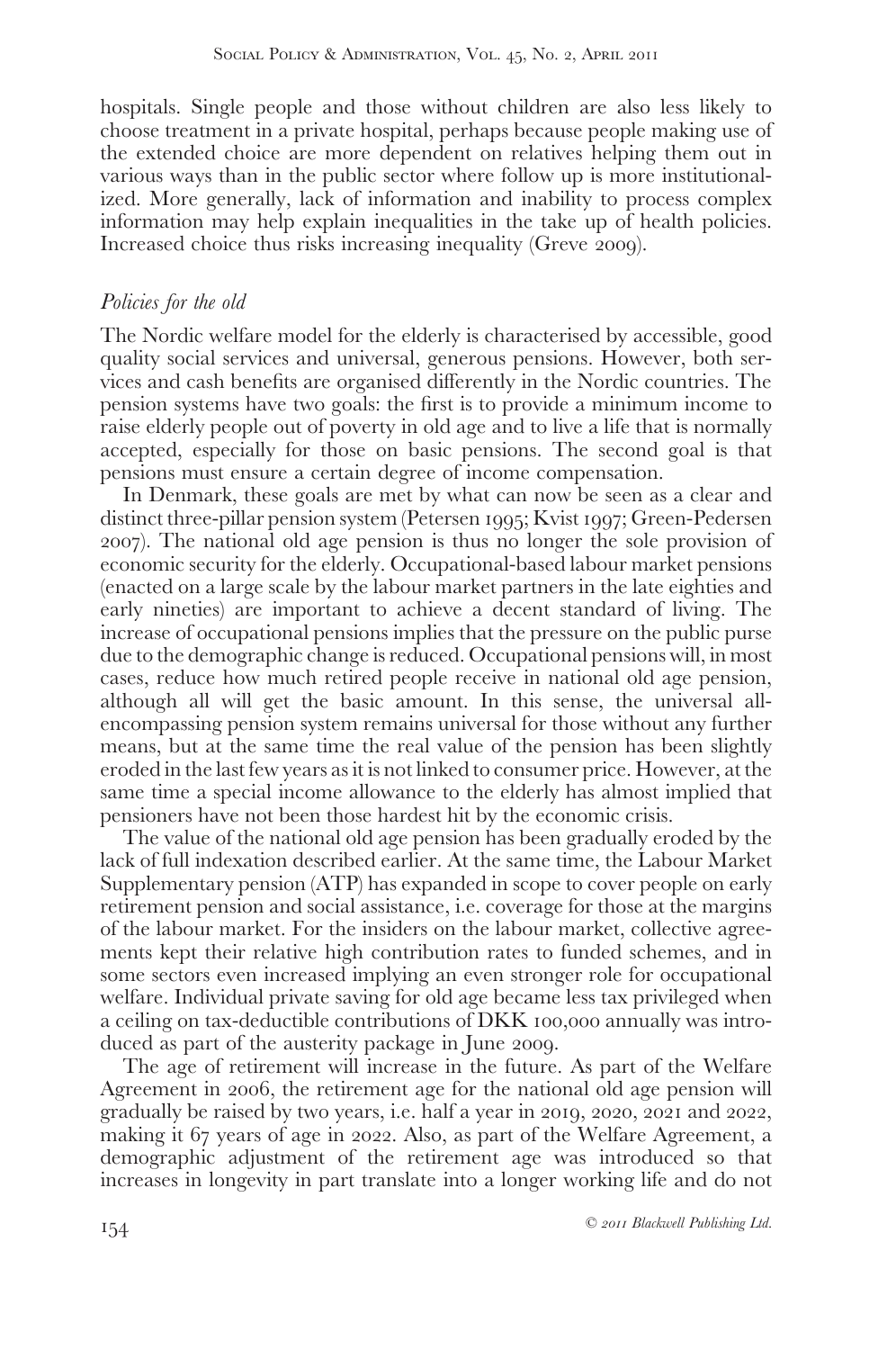exclusively contribute to a longer time in retirement. Thus, from 2025, increases in longevity will result in higher retirement ages aimed at keeping the period in retirement at 19.5 years as it was in 1995. Again, the push towards later retirement tends to favour the privileged.

The tax-deductible contributions to supplementary schemes grew by DKK 3.4 billion from 2007 to 2008 and to a total of DKK 116.3 billion. Contributions to labour market pensions grew by DKK 6.5 billion and to individual schemes fell by DKK 4 billion. Nearly all contributions to labour market contributions are set by collective agreements, whereas they are voluntary in individual schemes. In light of wage development and the financial crisis straining some household budgets, the diverse development is not surprising.

The shift towards a pension system with more private pensions that are based on labour market participation obviously favours those with high and stable income over those with smaller and unstable incomes. Overall, women in Denmark have more or less the same participation as men, but not in their fertile years due to maternity leave and disproportionate take up of other leave schemes. The labour market is highly gender segregated with more women working in the public sector, especially in health, social and education areas.

Women also live longer than men. Hence, in private pension schemes, fully actuarial pensions would therefore result in women either enjoying lower benefit than men or women would have to pay higher contributions than men to ensure there is no difference to the level of benefits. To counter such practice in the ATP scheme, a parliamentary majority decided in 1998 to adopt a unisex principle which determines that men and women are covered by the ATP in the same way independently of their gender. As a result, there is a significant redistribution of income from men to women (ATP 2010), confirmation of a willingness to ensure gender equality in the Danish model.

Pension inequalities exist between pensioners depending on whether they are single or a couple. The average income for single and cohabiting pensioners is the same, i.e. DKK 184,500 annually (ATP 2009). However, the composition differs, with single people having larger public pensions and couples having larger private pensions. Because living costs are higher for single people, they have less available for consumption.

Pension inequalities also have an ethnicity dimension. Because people with a minority background, especially people from non-Western countries, save less than native Danes, they will receive less in pensions when they retire. At the moment, only 1.5 per cent of pensioners are immigrants from non-Western countries, equating to 14,000 people. In 2050, an estimated 7 per cent of pensioners will be immigrants from non-Western countries, equating to more than 100,000 people. They will, to a large extent, be dependant on means-tested benefits like the pension supplement, housing benefits and personal allowances.

### **Discussion**

Has the Nordic welfare model transformed fundamentally? The answer to that question is 'not yet', because developments in Denmark show this is not the case. Denmark is the Nordic country where the expansion of private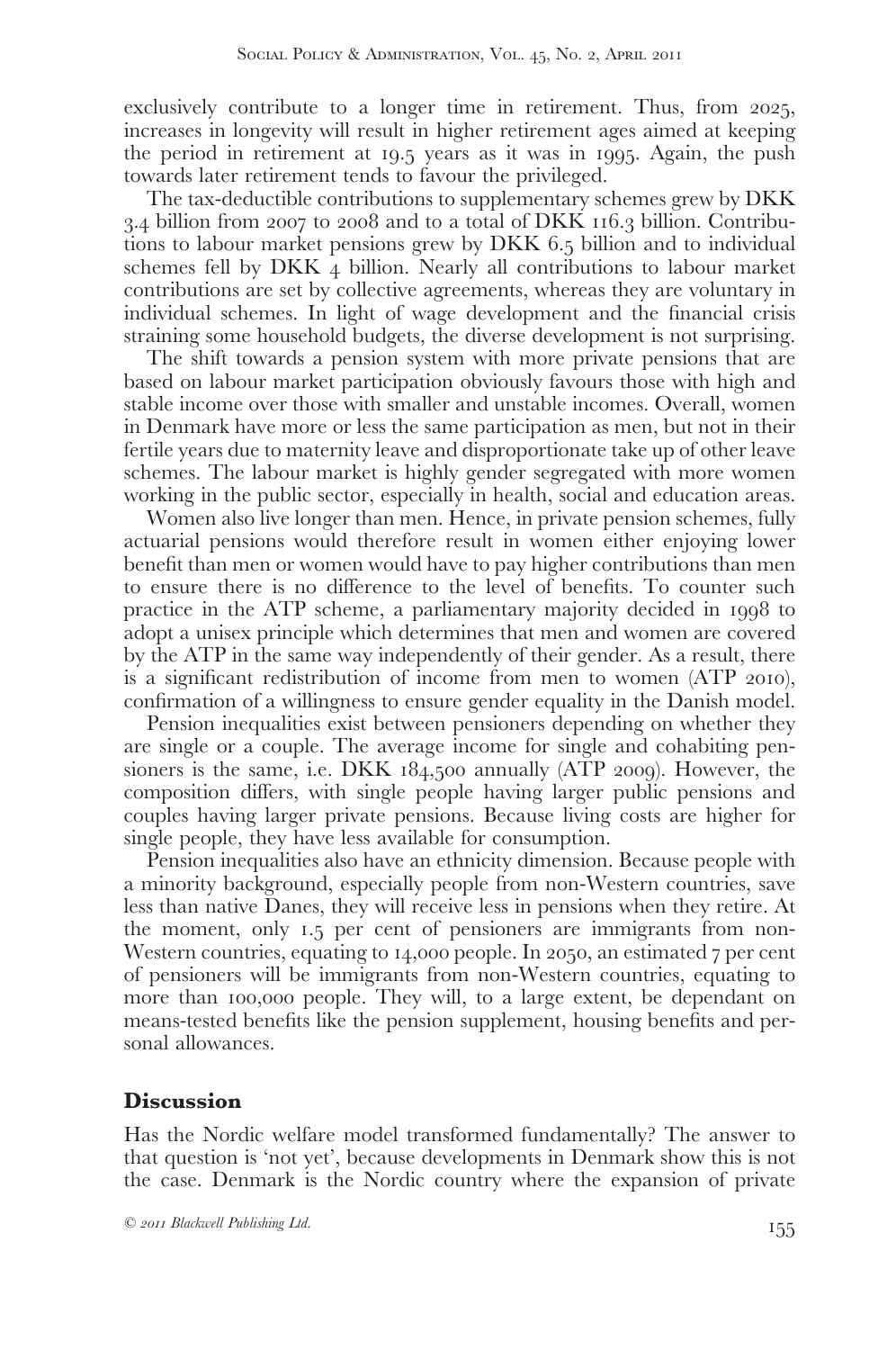#### Table 1

| Tier/policy area   | Child families | Unemployed | Ш        | Old      |
|--------------------|----------------|------------|----------|----------|
| Private individual |                |            | $^{++}$  | $^{+++}$ |
| Private collective |                | $^{+++}$   | $^{+++}$ | $^{+++}$ |
| Public universal   | $^{+++}$       |            | $^{+++}$ | $^{+++}$ |
| Public selective   |                | $^{++}$    |          |          |

A qualitative assessment of the importance of tiers across policy areas in Denmark, 2010

*Notes:*

 $+=$  limited multitier.

+++ = high degree of multi-tiered system.

The qualitative assessment is based upon the author's evaluation in the preceding sections.

supplementary schemes and the establishment of two tracks within the public schemes for, respectively, in- and outsider, have gone furthest, and it is safe to say that the transformation of the Nordic model is still a 'work in progress'. At this early stage of the transformations the emergence of new tiers has not crowded out the public universal tier.

There are big differences in the extent to which a multi-tiered system has come into play in the various policy areas. Table 1 shows that the most fully-fledged multi-tier system is for pensions for the elderly. This comes as no surprise because the 'revolution' of the Danish pension system started a decade earlier than in the other areas. The least fully-fledged multi-tier system is for families with children. Here the emergence of a multi-tiered system primarily reduces cash benefits for families with many children and potentially lowers the quality of care by freezing budgets. The remaining two areas, however, have seen marked developments towards a multi-tiered system over the last decade, but they operate at different ends of the system. Policies for the unemployed now have a clear two-track character in the public schemes concerning minimum incomes. Policies for the ill are also moving towards a two-track system, but here with the addition of private collective schemes of health care insurance on top of the public universal health care services.

There is no welfare policy area in which there is not a development towards a more multi-tiered system.

Is there evidence against the emergence of a more multi-tiered system? Although social expenditure is the most commonly used evidence, aggregate measures such as the share of social expenditures in the gross domestic product result from not only policy design but also other factors, such as need and economic developments. When an economy goes awry, the numerator (social expenditure) grows as more people become dependent on social benefits, and the denominator (gross domestic product) declines or even shrinks. Thus the size of social expenditure in the gross domestic product increases. In conventional comparative studies this rise is a sign of 'more welfare'. By contrast, single case studies avoid such fallacies, because they can draw on finer institutional data, as well as on tax expenditures that may be available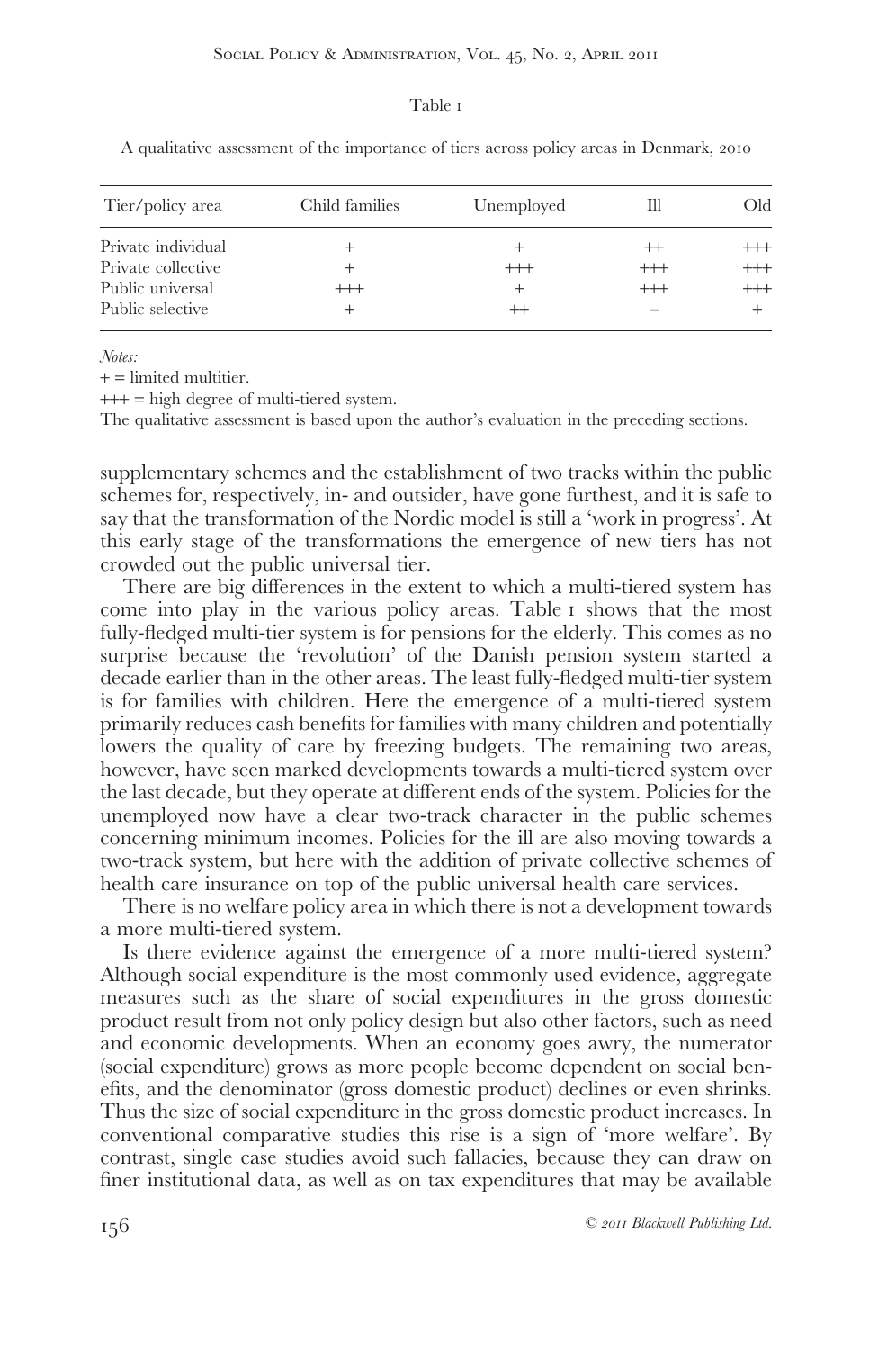only for the country in question. In this study, our use of institutional data results in more nuanced findings than usually found in studies using crude proxies.

Looking at developments in the number of people either claiming benefits or working in a given area is another way of assessing welfare reforms. This approach is rarely used in comparative studies due to lack of reliable comparative time-series data. As shown, the marked rise of people with private health and unemployment insurance signals a transformation of the Nordic welfare model.

Moreover, most areas – with pension as a central exception – have seen a reduction in the generosity of benefits. However, at the same time the Danish system largely ensures low-income earners high coverage. In certain areas (sickness and maternity benefits), such high coverage is also ensured by agreements among the labour market partners.

The increased emphasis on free choice is also a challenge as it changes users to consumers. Since not everybody is equally able to exercise choice, the spread of free choice leads to increased inequality.

The shift towards more fiscal and occupational welfare has been driven by political parties, and the labour market partners have taken on the role of provider in the areas of pension, sickness and leave benefits. Furthermore, many private companies by now offer health insurance.

The Danish People's Party has been successful in pressing for policy changes. As previously described, a special social assistance scheme now exists for new entrants to the country, and within the general social assistance are accompanying benefit ceilings and work demands. Family allowances are also subject to a benefit ceiling. All in all, these policy changes tend to disproportionately affect claimants in certain ethnic minority groups more than ethnic Danes. At the same time, the Danish People's Party has on several occasions hindered benefit cuts that would negatively affect the unemployed, the elderly or the sick more generally. These policy changes have led to a dualism in state welfare schemes, where some people are more equal than others. Whereas all may still be covered, i.e. a high degree of universalism, people are no longer receiving the same benefits. This change constitutes a clear break with the equality value inherent in the traditional Nordic welfare model.

Will the future bring more or less dualism or multi-tiered welfare states? Integration of ethnic minorities into national labour markets is proceeding faster than predicted only a few years ago. This can be seen by comparing the projections of labour market participation of non-Western immigrants and their descendants made by the Danish Welfare Commission from 2005–06 with those achieved. The completion of tertiary education by the young ethnic minority females now also surpasses that of ethnic Danes. Perhaps the time of ethnicity as the main divider in welfare policies will return to the classic class divider.

# **Conclusion**

The data used here show a movement away from the universal welfare state in central welfare state areas through the worker's increasing need to be in the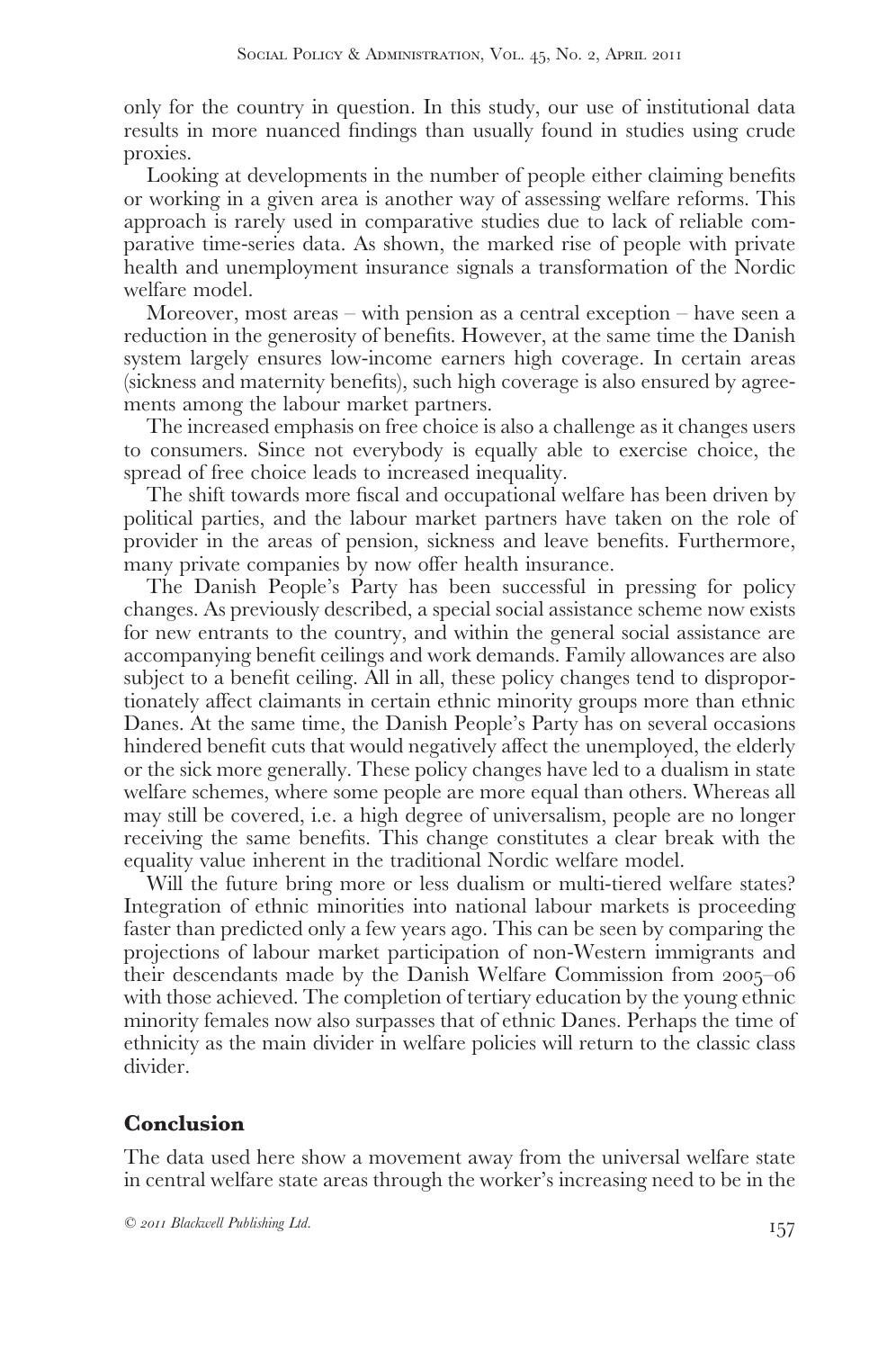labour market if he or she is to acquire the social rights to benefits. Nonetheless, a high degree of gender equality still exists in Denmark, compared to other countries, even with men still earning more than women. Policy changes also indicate that both the emphasis and the long-term perspective of ALMP have changed, with a move towards more work first. However, the ALMP still fulfills the historical ambition of having equal access to the labour market for men and women and a low level of unemployment. Development of private health insurance could imply a farewell to the universal access to health care, although the tipping point has not yet been reached.

Free choice and increased use of market mechanisms in the public sector also suggest a risk of less solidarity in the model. Even so, the degree of economic and gender equality is still high in Denmark when compared with other European countries. This may indicate that it is possible to achieve traditional objectives of equality in the Nordic model even when welfare reforms make it more important to be in work to get benefits and introduce new ways of financing and organising the welfare state.

However, if these changes continue, then we will be witnessing a gradual erosion of the universal Danish welfare state, with an increase in the focus and use of a more private model.

A financial crisis precipitated the introduction of direct benefit cuts, and then only for families with children, and in ways that disproportionally affect socio-economic groups of ethnic minorities.

The emergence of more 'multi-tiered' or 'dualised' welfare states challenges research in more than one way. Policy researchers will be ill-advised to continue looking only at state welfare and using indicators reflecting average situations or households. Private schemes – whether collective or individual – must increasingly be taken into account and stacked on top of those state welfare schemes, if any, for which a particular group may be eligible. The differentiated coverage of the population combined with developments towards more diversity in both labour markets and families means that researchers must use new indicators. These indicators must be more relevant for their research question than indicators on the situation of standard workers and families, or (even less informatively) on aggregate or average indices.

The need for better measures is essential, not only for better portraying social reality but also for differentiating between the similar pathways taken by countries that initially belong to different welfare regimes. The USA, Conservative and Social Democratic countries all enforced private schemes and made minimum income schemes and activation measures harsher. These parallel trends may, however, not lead to convergence of welfare models because the starting points in terms of welfare regime were different and because the timing, speed, intensity and extent of the changes to public and private schemes are likely to vary. Carefully crafted comparative analyses may provide useful answers, and choosing countries from different regimes may prove a useful supplement to existing studies comparing developments inside specific regimes (Emmenegger *et al*. 2011).

The extent to which countries end up on the same route of more tiers or dualism calls for further comparative political studies of how this pathway came about for countries with different institutions, political systems and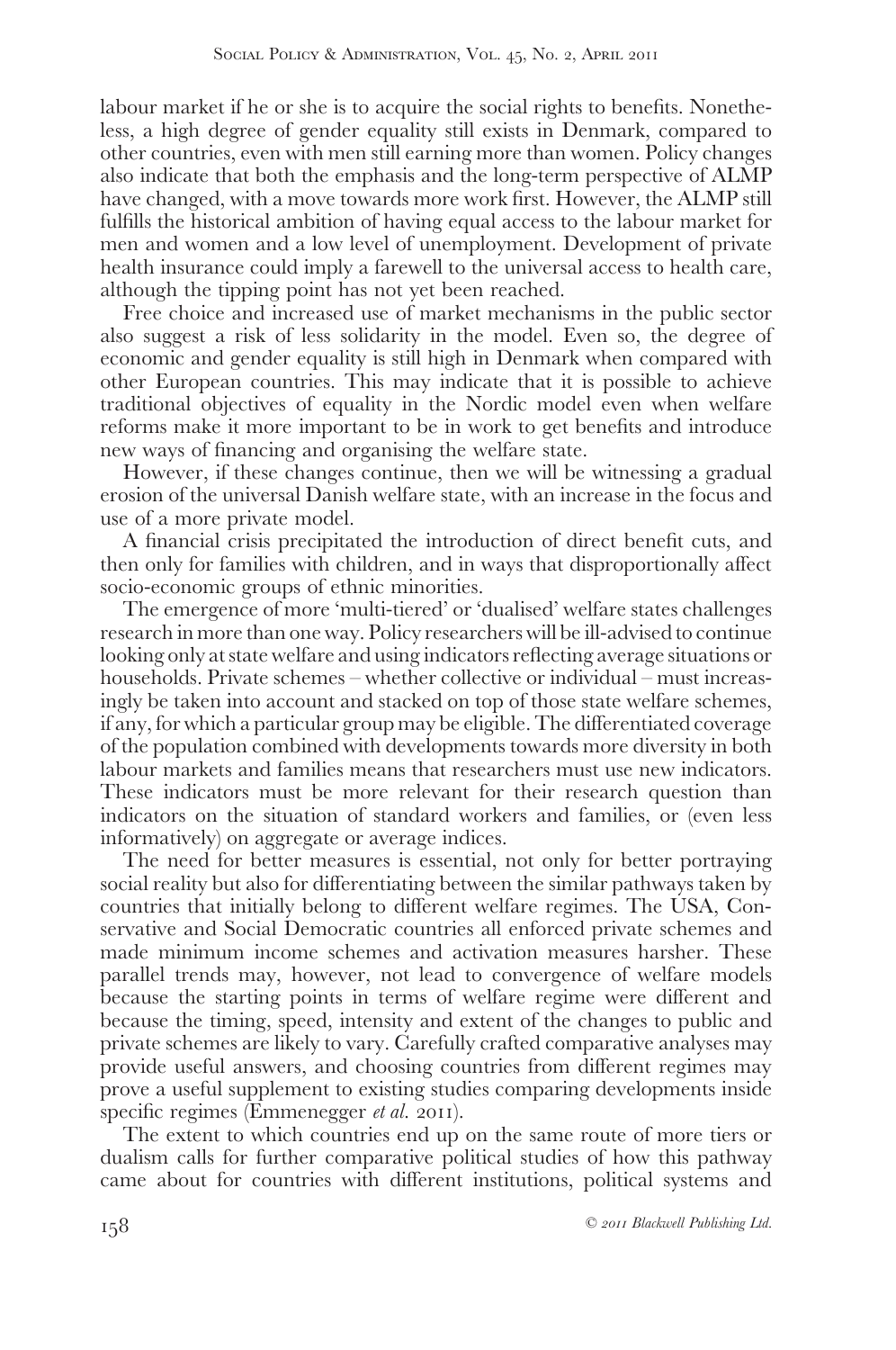parties in government, as well as diverging ideas and normative belief systems.

The big question is what dynamics exist between different tiers in the emerging multi-tiered welfare models. In the Nordic context, the question is simple: Will retaining the support of  $-$  and tax money from  $-$  privileged socio-economic groups remain possible as they become increasingly covered by complementary, supplementary or even alternative schemes to the state welfare schemes that are gradually eroding or at best at a standstill? If not, we may soon experience a tipping point, after which the model may change in ways that can no longer be seen as matching those of the Nordic welfare model we knew from the 1990s. There is thus a need for a rethinking of our worlds of welfare capitalism.

## **References**

- Abrahamson, P., Boje, T. and Greve, B. (eds) (2005), *Welfare and Families in Europe*, Aldershot, Ashgate.
- AE (2010), *Ny model for børnecheck er stadig socialt skæv*, Copenhagen: Economic Council of the Labour Movement.
- ATP (2009), *Enlige pensionister tjener det samme som gifte men har mindre til sig selv, faktum: om pension og samfund*, nr. 72, September, http://www.atp.dk (accessed 1 August 2010).
- ATP (2010), *Fem milliarder pensionskroner optjent af mænd går til kvinder, faktum: om pension og samfund*, nr. 80, May, http://www.atp.dk (accessed 1 August 2010).
- Audit of the State Accounts (2009), *Rates, quality and access to treatment on private hospitals*, Copenhagen: Rigsrevisionen.
- Castles, F. (2004), *The Future of the Welfare State: Crisis myths and crisis realities*, Oxford: Oxford University Press.
- Christiansen, N. F., Petersen, K., Edling, N. and Haave, P. (eds) (2006), *The nordic model of welfare*, Copenhagen: Museum Tusculanum.
- Economic Council (2009), *Dansk Økonomi Efterår 2009*, Copenhagen: Det Økonomiske Råd.
- Emmenegger, P., Häusermann, S., Palier, B. and Selaib-Kaiser, M. (eds) (2011, forthcoming), *The Age of Dualization: Structures, Policies, Politics*, Oxford: Oxford University Press.
- Esping-Andersen, G. (1999), *Social Foundations of Postindustrial Economies*, Oxford: Oxford University Press.
- Esping-Andersen, G. (2009), *The Incomplete Revolution. Adapting welfare states to women's new roles*, Princeton, NJ: Princeton University Press.
- Forsikring & Pension (2010), Statistik, http://www.forsikringogpension.dk (accessed 1 August 2010).
- Green-Pedersen, C. (2007), Denmark: A 'World Bank' pension system. In E. M. Immergut, K. M. Anderson and I. Schulze (eds), *The Handbook of Western European Pension Politics*, Oxford: Oxford University Press, pp. 454–95.
- Greve, B. (2007a), What Characterise the Nordic Welfare State Model, *Journal of Social Sciences*, 3, 2: 43–51.
- Greve, B. (2007b), *Occupational Welfare, Winners and Losers*, Cheltenham: Edward Elgar.
- Greve, B. (2009), Can Choice in Welfare States Be Equitable?, *Social Policy & Administration*, 43, 6: 543–56.
- Hacker, J. S. (2004), Privatizing risk without privatizing the welfare state: The hidden politics of social policy retrenchment in the United States, *The American Political Science Review*, 98, 2: 243–60.

*© 2011 Blackwell Publishing Ltd.* 159